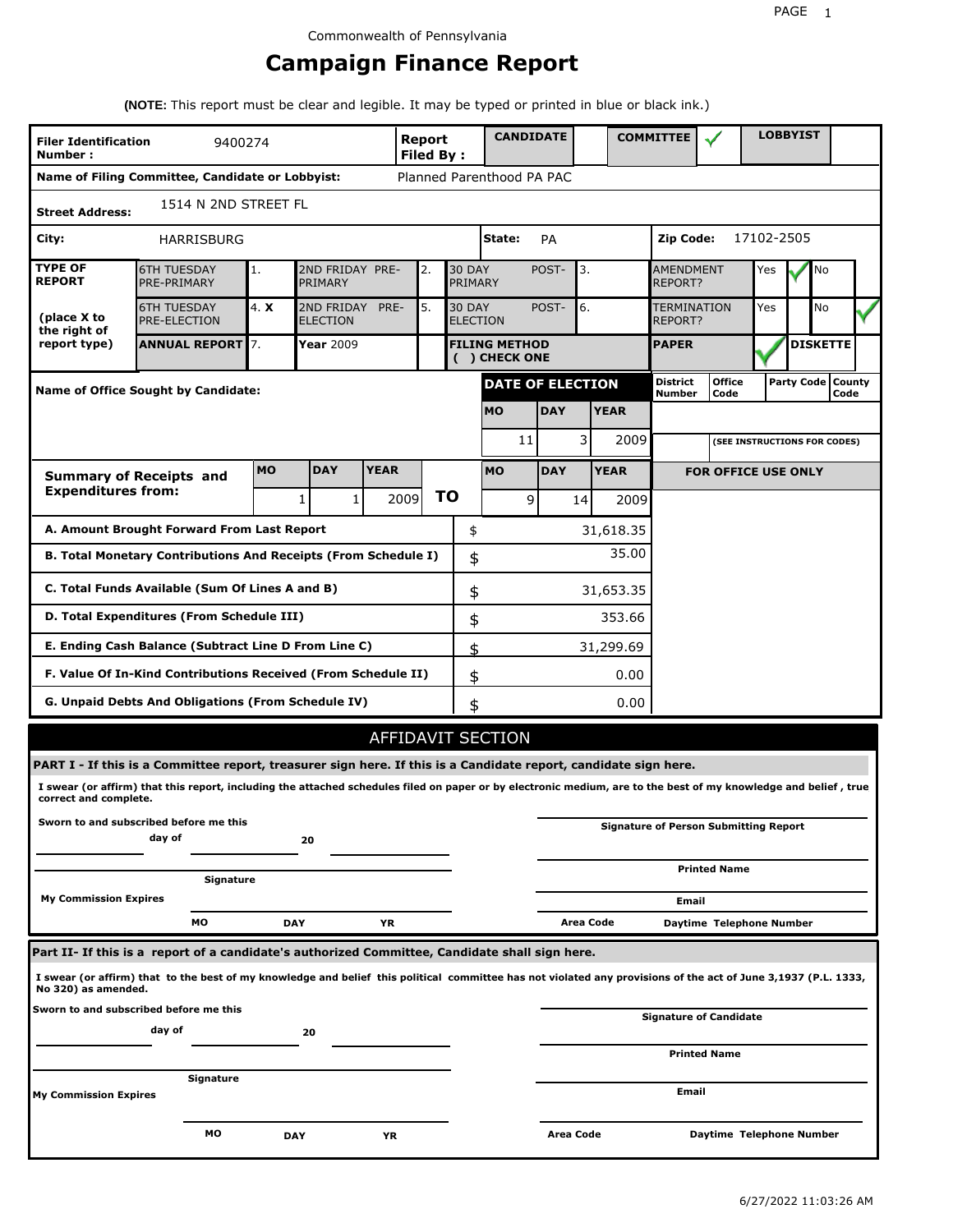### **SCHEDULE I CONTRIBUTIONS AND RECEIPTS Detailed Summary Page**

**Name of Filing Committee or Candidate Reporting Period Reporting Period** Planned Parenthood PA PAC **From:** 1/1/2009 **To:** 9/14/2009 **1. Unitemized Contributions Received - \$ 50.00 or Less Per Contributor TOTAL for the Reporting Period (1) \$** 35.00 **2. Contributions Received - \$ 50.01 To \$250.00 (From Part A and Part B) TOTAL for the Reporting Period (2) Contributions Received From Political Committees (Part A) All Other Contributions (Part B) \$ \$ \$** 0.00 0.00 0.00 **3. Contributions Received Over \$250.00 (From Part C and Part D) TOTAL for the Reporting Period (3) Contributions Received From Political Committees (Part C) All Other Contributions (Part D) \$ \$ \$** 0.00 0.00 0.00 **4. Other Receipts, Refunds, Interest Earned, Returned Checks, Etc . (From Part E) TOTAL for the Reporting Period (4) \$** 0.00 **Total Monetary Contributions and Receipts During this Reporting Period (Add and enter amount totals from Boxes 1,2,3 and 4; also enter this amount on Page1, Report Cover Page, Item B.) \$** 35.00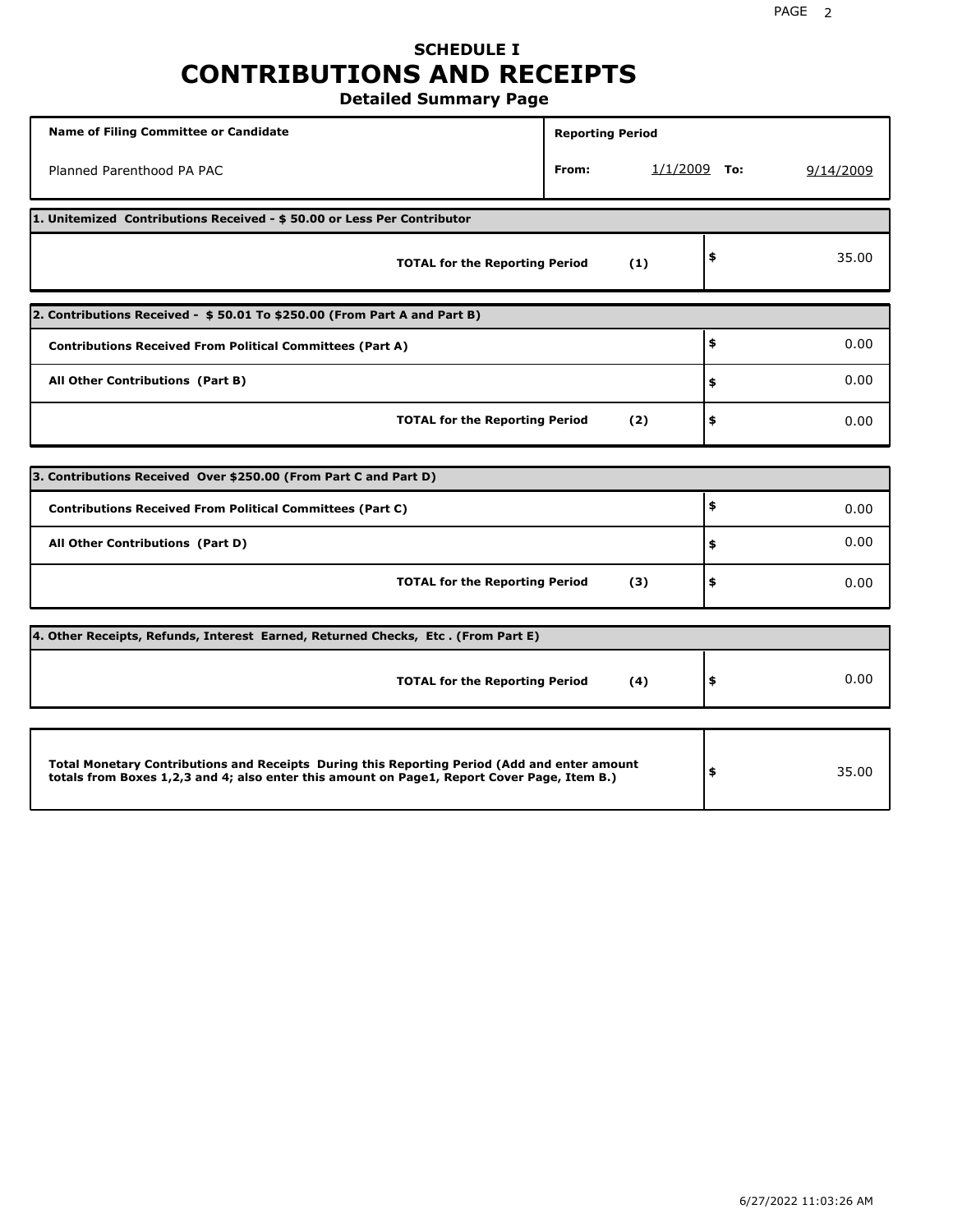PAGE 3

# **PART A CONTRIBUTIONS RECEIVED FROM POLITICAL COMMITTEES**

**\$50.01 TO \$250.00**

 **Use this Part to itemize only contributions received from political committees with an aggregate value from \$50.01 to \$250.00 in the reporting period.**

|                                            | Name of Filing Committee or Candidate                                        |                   |           | <b>Reporting Period</b> |             |     |                   |
|--------------------------------------------|------------------------------------------------------------------------------|-------------------|-----------|-------------------------|-------------|-----|-------------------|
|                                            |                                                                              |                   | From:     |                         | To:         |     |                   |
|                                            |                                                                              |                   |           | <b>DATE</b>             |             |     | <b>AMOUNT</b>     |
| <b>Full Name of Contributing Committee</b> |                                                                              |                   | <b>MO</b> | <b>DAY</b>              | <b>YEAR</b> |     |                   |
| <b>Mailing Address</b>                     |                                                                              |                   |           |                         |             | \$  | 0.00              |
| City                                       | <b>State</b>                                                                 | Zip Code (Plus 4) |           |                         |             |     |                   |
|                                            |                                                                              |                   |           |                         |             |     | <b>PAGE TOTAL</b> |
|                                            | Enter Grand Total of Part A on Schedule I, Detailed Summary Page, Section 2. |                   |           |                         |             | ∣\$ | 0.00              |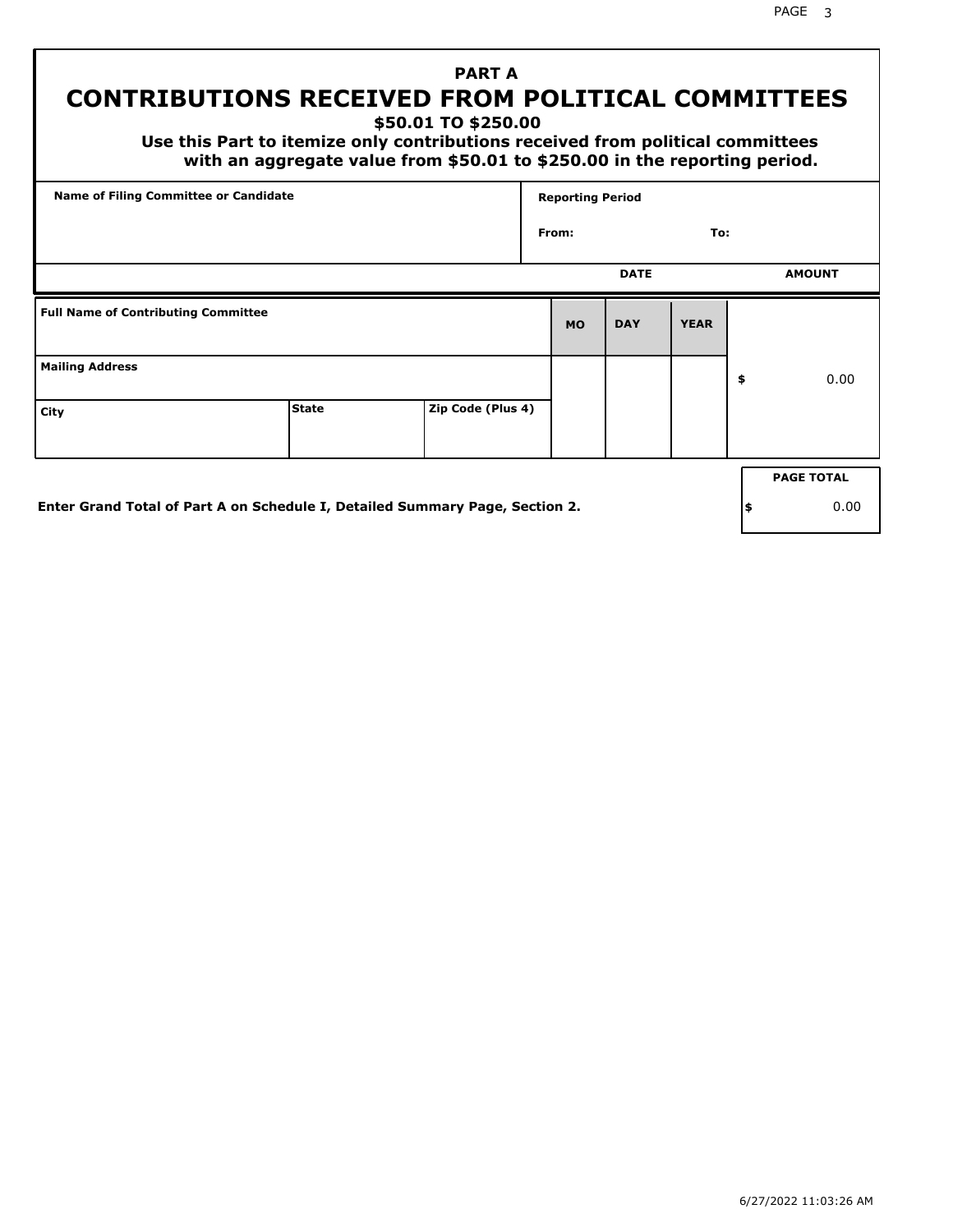| <b>PART B</b><br><b>ALL OTHER CONTRIBUTIONS</b><br>\$50.01 TO \$250.00<br>Use this Part to itemize all other contributions with an aggregate value from<br>\$50.01 to \$250.00 in the reporting period.<br>(Exclude contributions from political committees reported in Part A) |              |                   |       |                         |             |             |    |               |  |
|---------------------------------------------------------------------------------------------------------------------------------------------------------------------------------------------------------------------------------------------------------------------------------|--------------|-------------------|-------|-------------------------|-------------|-------------|----|---------------|--|
| <b>Name of Filing Committee or Candidate</b>                                                                                                                                                                                                                                    |              |                   |       | <b>Reporting Period</b> |             |             |    |               |  |
|                                                                                                                                                                                                                                                                                 |              |                   | From: |                         |             | To:         |    |               |  |
|                                                                                                                                                                                                                                                                                 |              |                   |       |                         | <b>DATE</b> |             |    | <b>AMOUNT</b> |  |
| <b>Full Name of Contributor</b>                                                                                                                                                                                                                                                 |              |                   |       | <b>MO</b>               | <b>DAY</b>  | <b>YEAR</b> |    |               |  |
| <b>Mailing Address</b>                                                                                                                                                                                                                                                          |              |                   |       |                         |             |             | \$ | 0.00          |  |
| City                                                                                                                                                                                                                                                                            | <b>State</b> | Zip Code (Plus 4) |       |                         |             |             |    |               |  |
| <b>PAGE TOTAL</b>                                                                                                                                                                                                                                                               |              |                   |       |                         |             |             |    |               |  |
| Enter Grand Total of Part A on Schedule I, Detailed Summary Page, Section 2.<br>0.00<br>\$                                                                                                                                                                                      |              |                   |       |                         |             |             |    |               |  |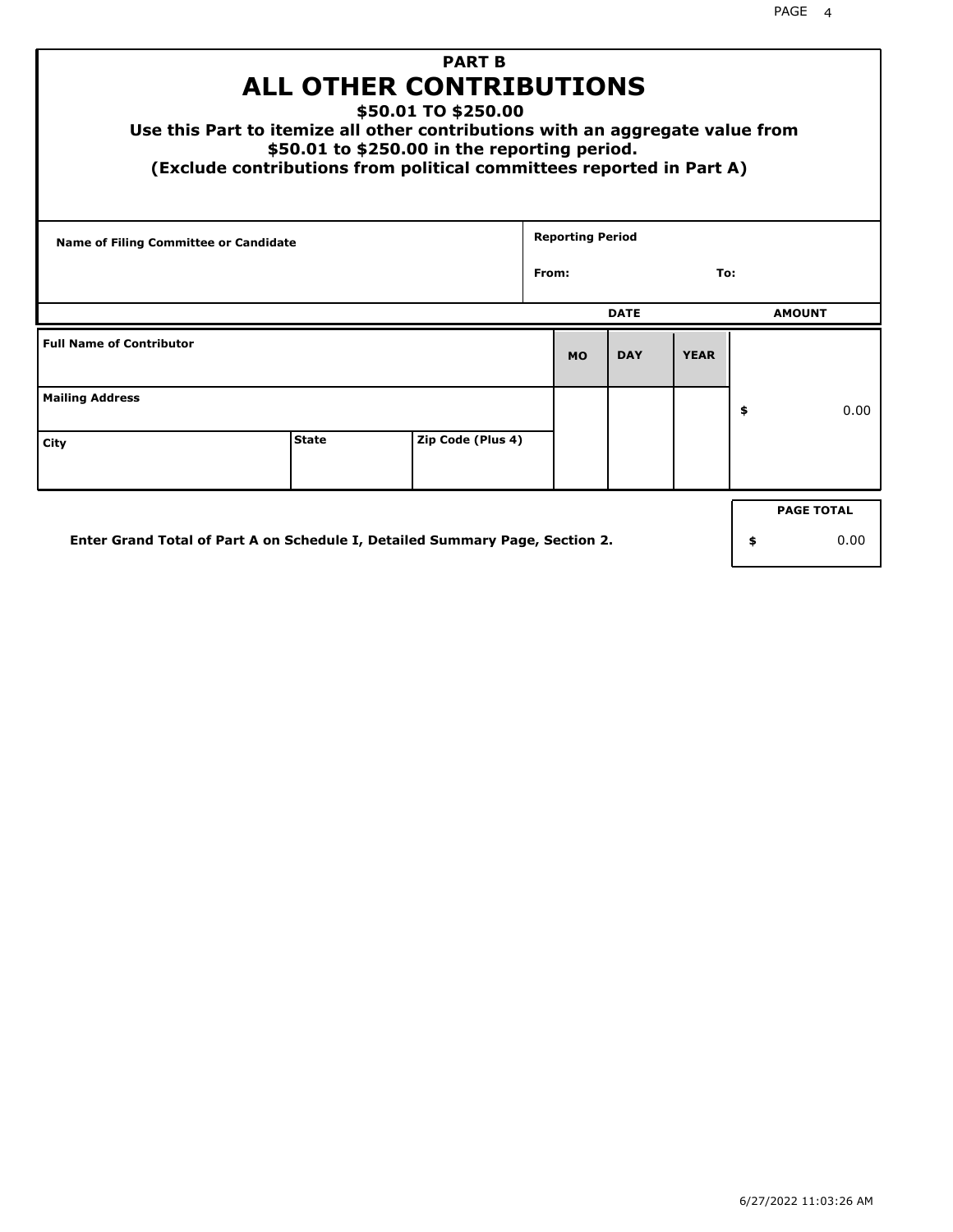# **PART C Contributions Received From Political Committees**

**OVER \$250.00**

 **Use this Part to itemize only contributions received from Political committees with an aggregate value from Over \$250.00 in the reporting period.**

|                                                                              | Name of Filing Committee or Candidate |  |                   | <b>Reporting Period</b> |            |             |                   |
|------------------------------------------------------------------------------|---------------------------------------|--|-------------------|-------------------------|------------|-------------|-------------------|
|                                                                              |                                       |  | From:             |                         |            | To:         |                   |
|                                                                              |                                       |  |                   | <b>DATE</b>             |            |             | <b>AMOUNT</b>     |
| <b>Full Name of Contributing Committee</b>                                   |                                       |  |                   | <b>MO</b>               | <b>DAY</b> | <b>YEAR</b> |                   |
| <b>Mailing Address</b>                                                       |                                       |  |                   |                         |            |             | \$<br>0.00        |
| City                                                                         | <b>State</b>                          |  | Zip Code (Plus 4) |                         |            |             |                   |
|                                                                              |                                       |  |                   |                         |            |             | <b>PAGE TOTAL</b> |
| Enter Grand Total of Part C on Schedule I, Detailed Summary Page, Section 3. |                                       |  |                   |                         |            |             | \$<br>0.00        |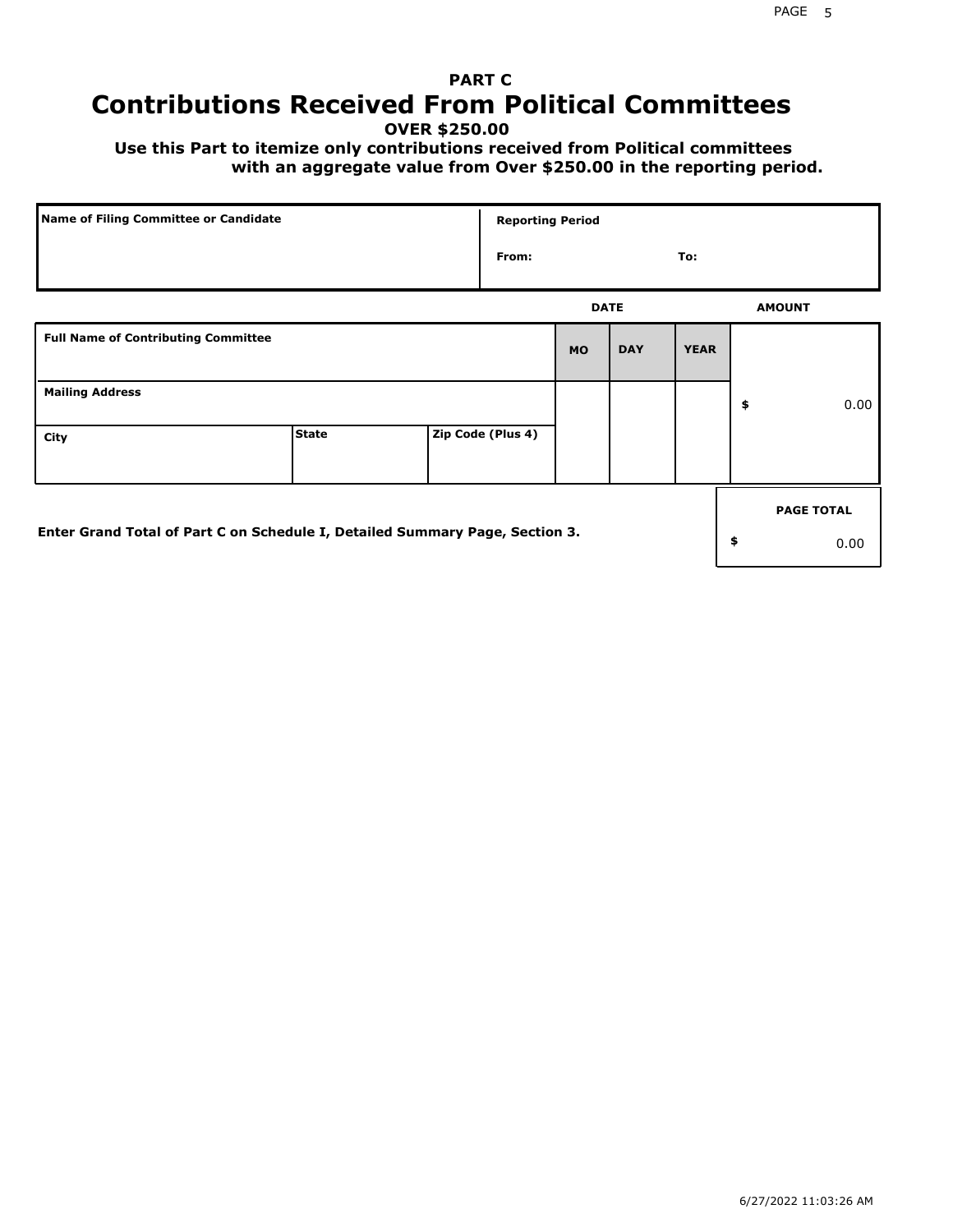## **PART D ALL OTHER CONTRIBUTIONS**

#### **OVER \$250.00**

### **Use this Part to itemize all other contributions with an aggregate value of**

#### **over \$250.00 in the reporting period.**

#### **(Exclude contributions from political committees reported in Part C.)**

| Name of Filing Committee or Candidate | <b>Reporting Period</b> |               |
|---------------------------------------|-------------------------|---------------|
|                                       | From:                   | To:           |
|                                       | <b>DATE</b>             | <b>AMOUNT</b> |

|                                                                              |       |                   |            | ----         |             |                   | <b>APPOVITE</b>   |
|------------------------------------------------------------------------------|-------|-------------------|------------|--------------|-------------|-------------------|-------------------|
| <b>Full Name of Contributor</b>                                              |       |                   | <b>MO</b>  | <b>DAY</b>   | <b>YEAR</b> |                   |                   |
| <b>Mailing</b><br><b>Address</b>                                             |       |                   |            |              |             | \$                | 0.00              |
| City                                                                         | State | Zip Code (Plus 4) |            |              |             |                   |                   |
| <b>Employer Name</b>                                                         |       |                   | Occupation |              |             |                   |                   |
| <b>Employer Mailing Address/Principal Place of</b><br>Business               |       | City              |            | <b>State</b> |             | Zip Code (Plus 4) |                   |
| Enter Grand Total of Part C on Schedule I, Detailed Summary Page, Section 3. |       |                   |            |              |             | \$                | <b>PAGE TOTAL</b> |
|                                                                              |       |                   |            |              |             |                   | 0.00              |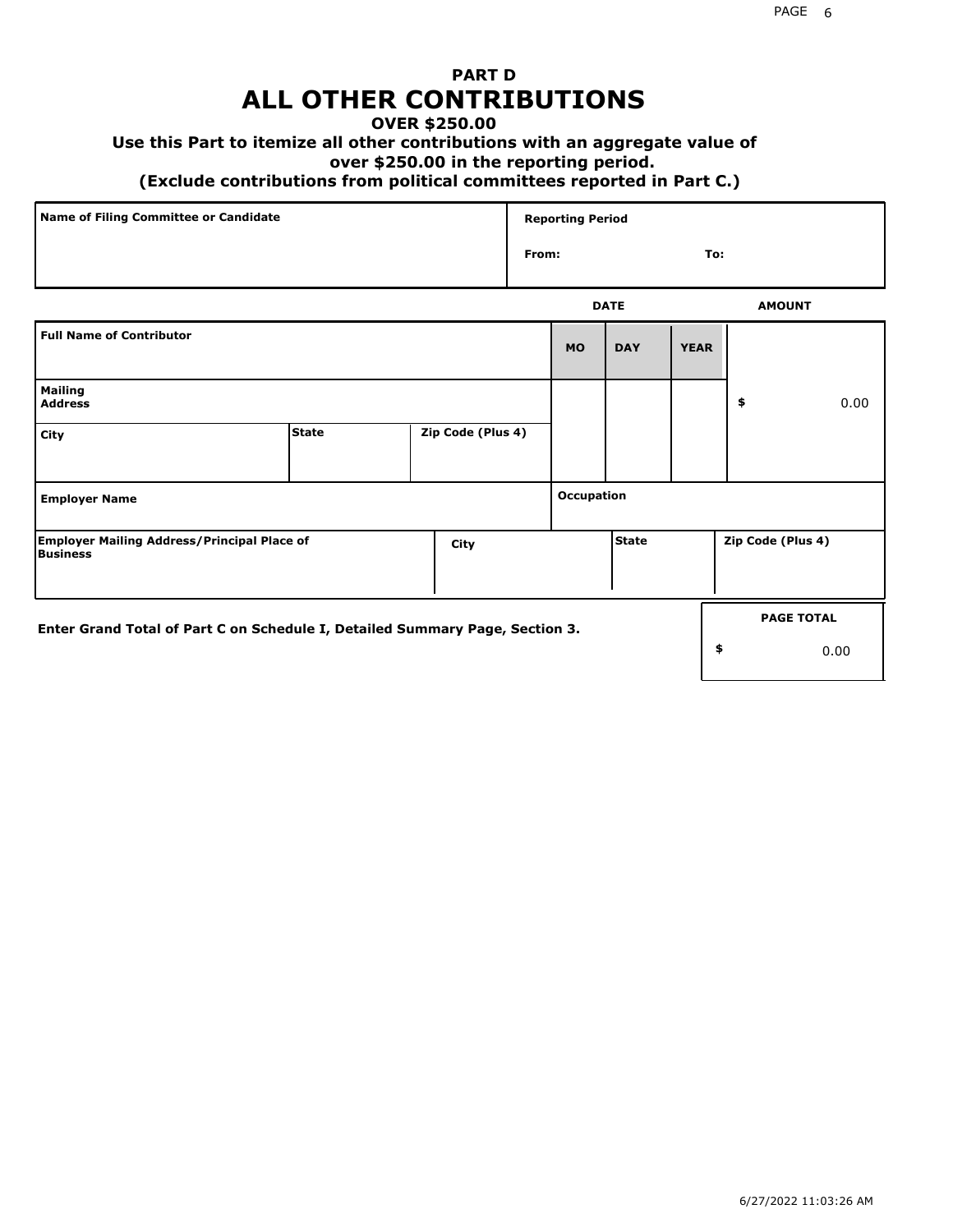### **PART E OTHER RECEIPTS**

#### **REFUNDS, INTEREST INCOME, RETURNED CHECKS, ETC.**

 **Use this Part to report refunds received, interest earned, returned checks and**

### **prior expenditures that were returned to the filer.**

| Name of Filing Committee or Candidate                                        |              |                   | <b>Reporting Period</b> |           |             |             |    |                   |      |
|------------------------------------------------------------------------------|--------------|-------------------|-------------------------|-----------|-------------|-------------|----|-------------------|------|
|                                                                              |              |                   | From:                   |           |             | To:         |    |                   |      |
|                                                                              |              |                   |                         |           | <b>DATE</b> |             |    | <b>AMOUNT</b>     |      |
| <b>Full Name</b>                                                             |              |                   |                         | <b>MO</b> | <b>DAY</b>  | <b>YEAR</b> |    |                   |      |
| <b>Mailing Address</b>                                                       |              |                   |                         |           |             |             | \$ |                   | 0.00 |
| City                                                                         | <b>State</b> | Zip Code (Plus 4) |                         |           |             |             |    |                   |      |
| <b>Receipt Description</b>                                                   |              |                   |                         |           |             |             |    |                   |      |
| Enter Grand Total of Part E on Schedule I, Detailed Summary Page, Section 4. |              |                   |                         |           |             |             |    | <b>PAGE TOTAL</b> |      |
|                                                                              |              |                   |                         |           |             |             | \$ |                   | 0.00 |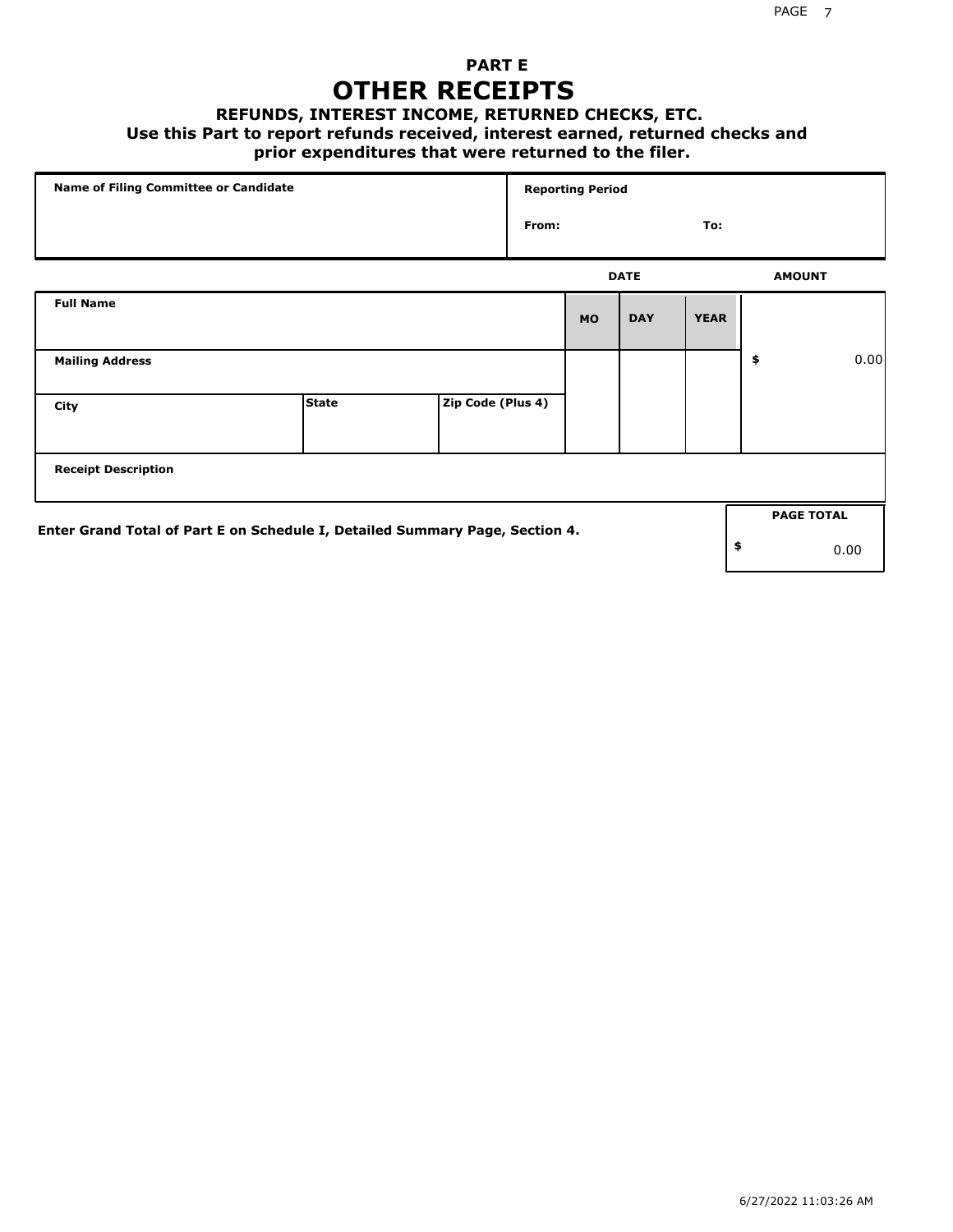# **SCHEDULE II IN-KIND CONTRIBUTIONS AND VALUABLE THINGS RECEIVED**

#### **USE THIS SCHEDULE TO REPORT ALL IN-KIND CONTRIBUTIONS OF VALUABLE THINGS DURING THE REPORTING PERIOD.**

**Detailed Summary Page**

| <b>Name of Filing Committee or Candidate</b>                                                                                                                                | <b>Reporting Period</b> |                |           |
|-----------------------------------------------------------------------------------------------------------------------------------------------------------------------------|-------------------------|----------------|-----------|
| Planned Parenthood PA PAC                                                                                                                                                   | From:                   | $1/1/2009$ To: | 9/14/2009 |
| 1. UNITEMIZED IN-KIND CONTRIBUTIONS RECEIVED - VALUE OF \$50.00 OR LESS PER CONTRIBUTOR                                                                                     |                         |                |           |
| <b>TOTAL for the Reporting Period</b>                                                                                                                                       | (1)                     | \$             | 0.00      |
| 2. IN-KIND CONTRIBUTIONS RECEIVED - VALUE OF \$50.01 TO \$250.00 (FROM PART F)                                                                                              |                         |                |           |
| <b>TOTAL for the Reporting Period</b>                                                                                                                                       | (2)                     | \$             | 0.00      |
| 3. IN-KIND CONTRIBUTION RECIEVED - VALUE OVER \$250.00 (FROM PART G)                                                                                                        |                         |                |           |
| <b>TOTAL for the Reporting Period</b>                                                                                                                                       | (3)                     | \$             | 0.00      |
| TOTAL VALUE OF IN-KIND CONTRIBUTIONS DURING THIS REPORTING PERIOD (Add and enter<br>amount totals from Boxes 1,2, and 3; also enter on Page 1, Reports Cover Page, Item F.) |                         | \$             | 0.00      |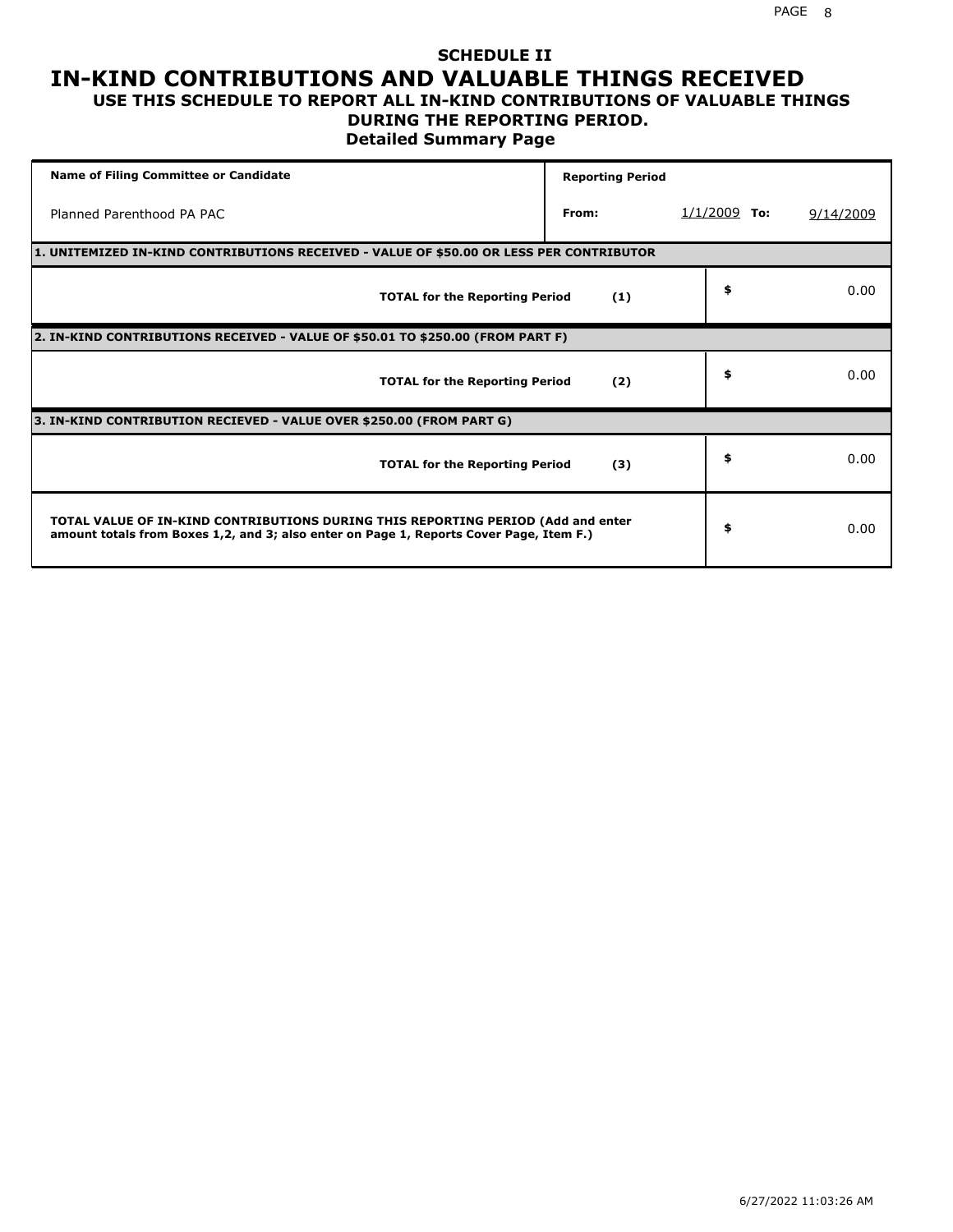## **SCHEDULE II PART F IN-KIND CONTRIBUTIONS RECEIVED**

## **VALUE OF \$50.01 TO \$250.00**

| Name of Filing Committee or Candidate                                                                         |              |                   | <b>Reporting Period</b> |             |             |                   |      |
|---------------------------------------------------------------------------------------------------------------|--------------|-------------------|-------------------------|-------------|-------------|-------------------|------|
| From:                                                                                                         |              |                   |                         |             |             | To:               |      |
|                                                                                                               |              |                   |                         | <b>DATE</b> |             | <b>AMOUNT</b>     |      |
| <b>Full Name of Contributor</b>                                                                               |              |                   | <b>MO</b>               | <b>DAY</b>  | <b>YEAR</b> |                   |      |
| <b>Mailing Address</b>                                                                                        |              |                   |                         |             |             | \$                | 0.00 |
| City                                                                                                          | <b>State</b> | Zip Code (Plus 4) |                         |             |             |                   |      |
| <b>Description of Contribution:</b>                                                                           |              |                   |                         |             |             |                   |      |
| Enter Grand Total of Part F on Schedule II, In-Kind Contributions Detailed Summary Page,<br><b>Section 2.</b> |              |                   |                         |             |             | <b>PAGE TOTAL</b> |      |
|                                                                                                               |              |                   |                         |             | \$          |                   | 0.00 |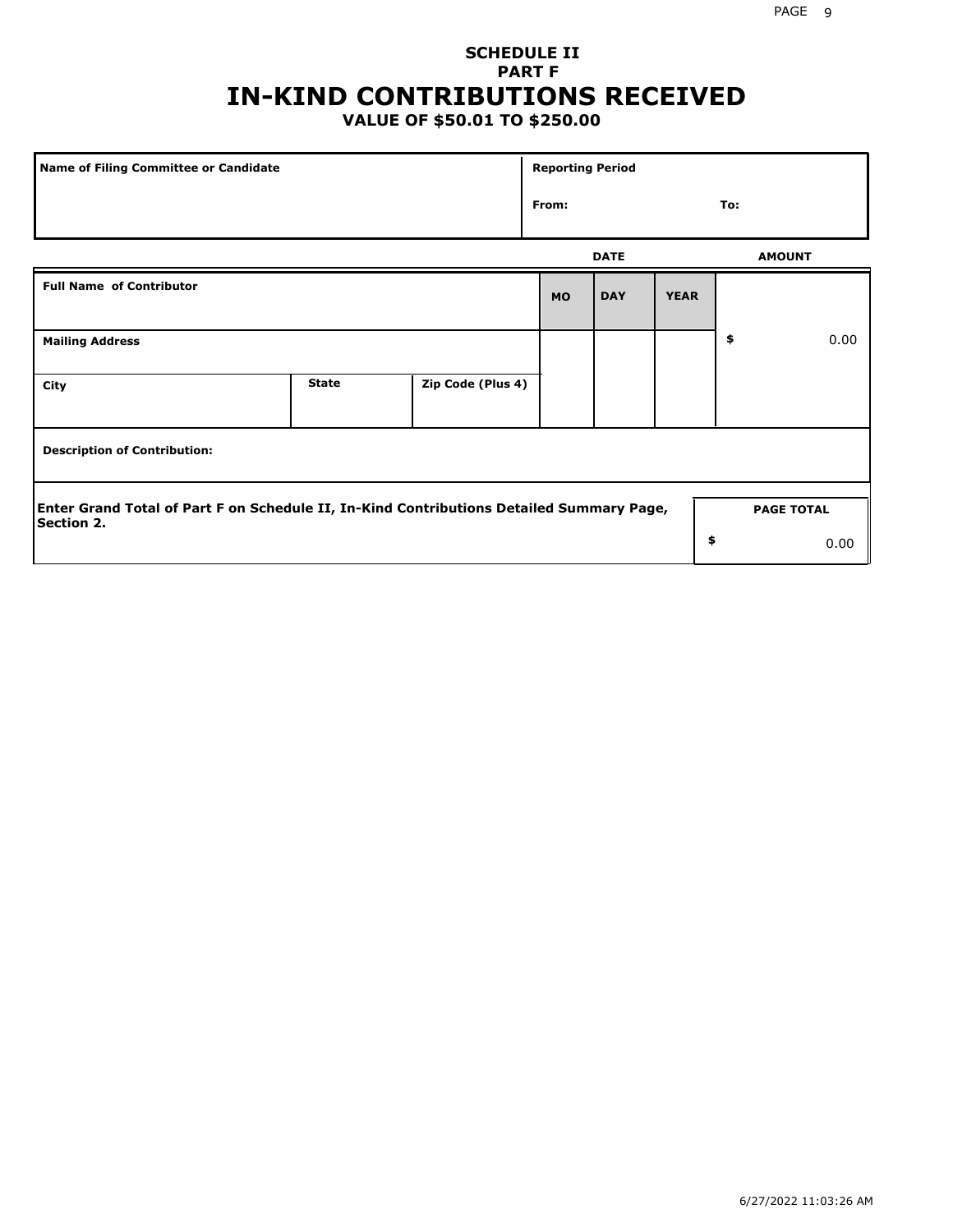### **SCHEDULE II PART G IN-KIND CONTRIBUTIONS RECEIVED VALUE OVER \$250.00**

| Name of Filing Committee or Candidate                                                         |              |  |                  |              |                      | <b>Reporting Period</b> |             |                                    |    |               |
|-----------------------------------------------------------------------------------------------|--------------|--|------------------|--------------|----------------------|-------------------------|-------------|------------------------------------|----|---------------|
|                                                                                               |              |  |                  | From:<br>To: |                      |                         |             |                                    |    |               |
|                                                                                               |              |  |                  |              |                      |                         | <b>DATE</b> |                                    |    | <b>AMOUNT</b> |
| <b>Full Name of Contributor</b>                                                               |              |  |                  |              |                      | <b>MO</b>               | <b>DAY</b>  | <b>YEAR</b>                        |    |               |
| <b>Mailing Address</b>                                                                        |              |  |                  |              |                      |                         |             |                                    | \$ | 0.00          |
| City                                                                                          | <b>State</b> |  | Zip Code(Plus 4) |              |                      |                         |             |                                    |    |               |
| <b>Employer of Contributor</b>                                                                |              |  |                  |              | <b>Occupation</b>    |                         |             |                                    |    |               |
| <b>State</b><br><b>Employer Mailing Address/Principal Place of</b><br>City<br><b>Business</b> |              |  |                  | 4)           | <b>Zip Code(Plus</b> |                         |             | <b>Description of Contribution</b> |    |               |

| <b>Enter Grand Total of Part G on Schedule II, In-Kind Contributions Detailed</b> |  | <b>PAGE TOTAL</b> |
|-----------------------------------------------------------------------------------|--|-------------------|
| <b>Summary Page, Section 3.</b>                                                   |  | 0.00              |
|                                                                                   |  |                   |